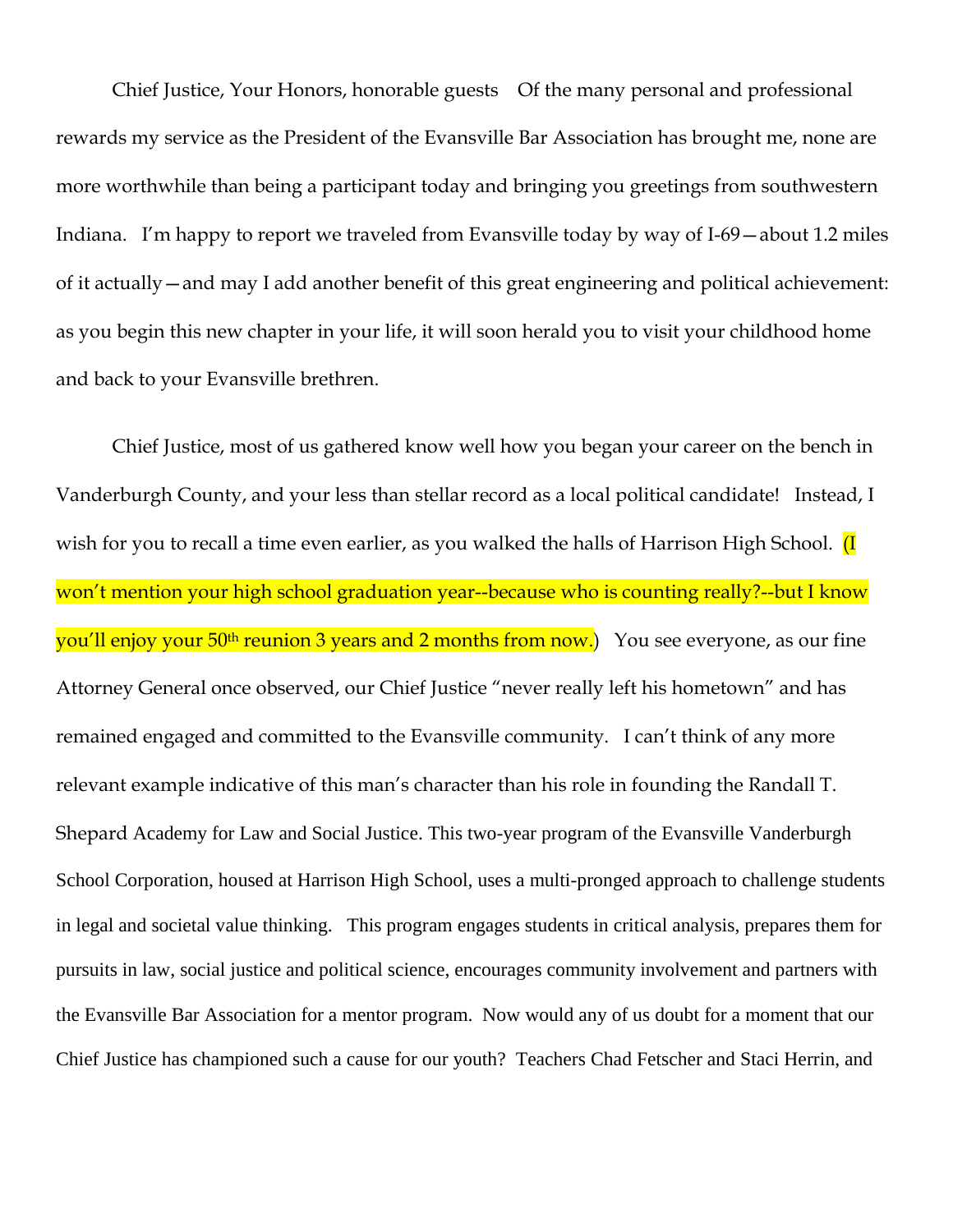students Rachel Guthery and Layton Hopper have traveled to be here with you today, Your Honor, to thank you for your commitment to the Academy and our community.

In April of 2011, the Evansville Bar celebrated its Centennial as an Association in grand fashion. The members of the local bar contributed \$300,000 to completely renovate the Superior Courtroom located in the Old Vanderburgh Courthouse. The splendor of the renovated courtroom, renamed the Randall T. Shepard Courtroom, surpassed everyone's expectations. Now one is unable to step across its threshold without instinctively looking upward, as if to the heavens, in involuntary reference to the honor of the law, and of justice rendered, that the room commands. Your career on the bench, and your passion for justice eloquently advocated over the years, commands the same level of respect, Your Honor, as do those columns of marble and oak. The courtroom is aptly named.

During our Centennial Celebration we were planning to fellowship with you and to share with you our dedication of the Randall T. Shepard Courtroom, but your health prevented the trip. The Evansville Bar had commissioned Evansville impressionist artist and retired attorney Cedric Hustace, to honor the Chief Justice with a rendering of the renovated courtroom named in his honor. **{PAINTING}** This acrylic on canvass is the result of the efforts of Mr. Hustace, who has been referred to as "the State Bar's artist laureate". Chief Justice Shepard, on behalf of the Evansville Bar Association, and your Evansville brothers and sisters who both sit behind the bench and argue before it, I am happy to present this gift to you to honor both your career and this occasion.  ${PRESENT}$  I pray that at those times you glance upon it, your spirit will be quietly reminded of our fondness, our fraternity, and our friendship.